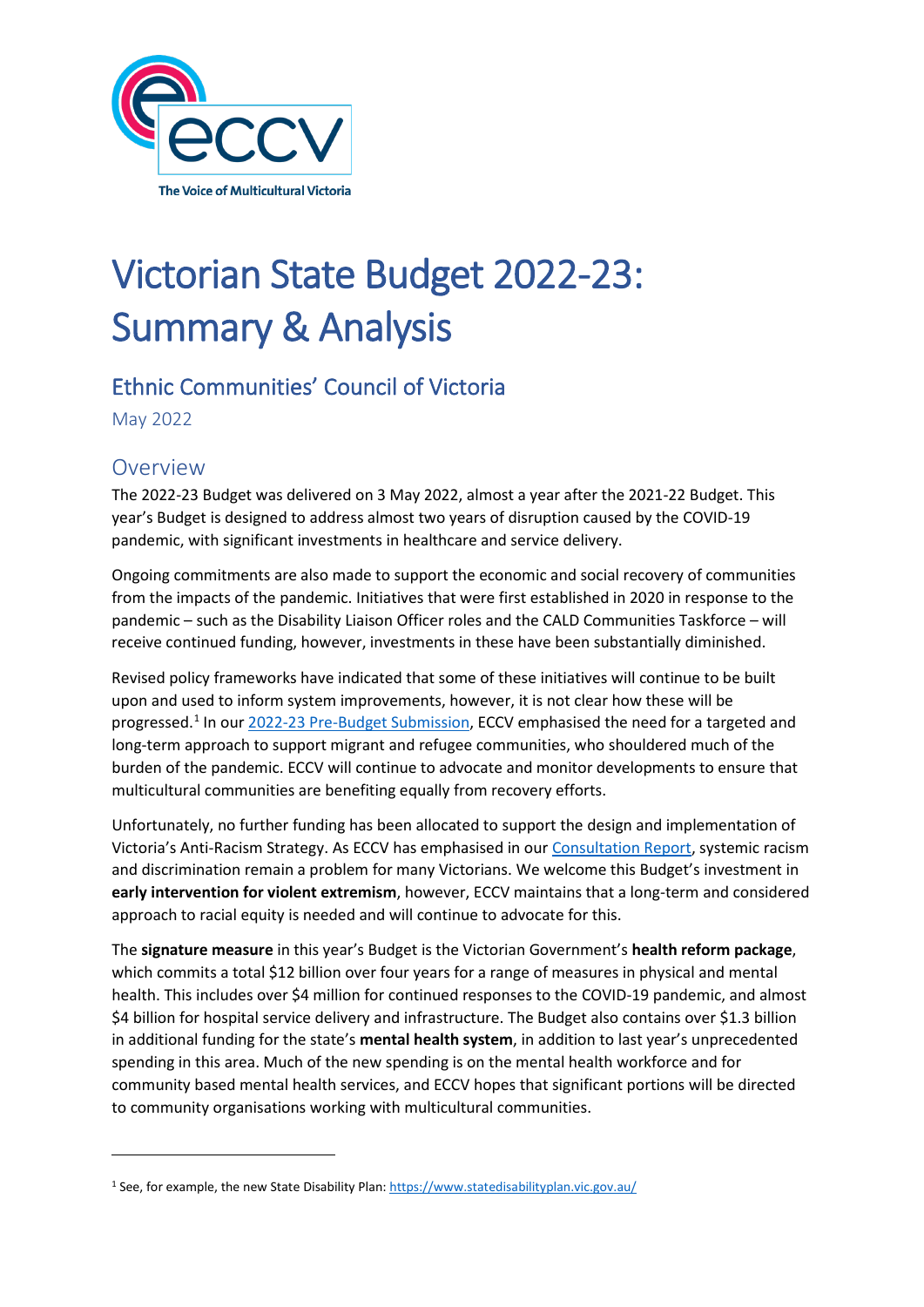This Budget continues investment in the **Early Intervention Investment Framework**, which was first introduced in 2021-22 to guide and track initiatives that aim to stop people from needing intensive and acute services. The \$504 million allocated substantially builds on the investment of \$324 million in the 2021-22 Budget, with a range of initiatives across education, mental health, community services, and homelessness. The most significant of these is the \$73.6 million allocated over four years to reduce involvement and the over-representation of vulnerable groups in the criminal justice system.

The projected Budget deficit for 2022-23 is \$7.9 billion, with a predicted operating surplus of \$650 million in 2023-26. ECCV looks forward to working with the state government to secure equitable outcomes for migrant and refugee communities, and to ensure that funding embeds sustainable and long-term benefits for all Victorians.

# Key initiatives by portfolio

## Multicultural affairs

The overall Multicultural Affairs budget for 2022-23 is \$51.2 million, down from \$103.3 million in 2021-22. ECCV commends the allocation of \$3.7 million for the **Culturally and Linguistically Diverse (CALD) Communities Taskforce**. However, the overall reduction in targeted COVID-19 funding will lead to a significant capacity shortfall in the multicultural sector. As ECCV's [2021-22 Budget Analysis](https://eccv.org.au/wp-content/uploads/2021/06/ECCV-State-Budget-2021-22-Analysis.pdf) highlighted, increased funding for multicultural affairs in the past two years was largely due to temporary COVID-19 related measures. A long-term recovery plan is needed to meet the ongoing social and economic needs of migrant and refugee communities, who were hardest hit by the pandemic.

There is only one multi-year initiative in the Multicultural Affairs budget for 2022-23. Funding of \$6.7 million over two years for will ensure that **newly arrived migrants** will continue to receive legal advice, settlement and case management support, with increased funding also provided for Regional Community Hubs. This includes funding for the continuation of the Strategic Engagement Coordinators (SEC) Program.

Other initiatives in the 2022-23 budget for Multicultural Affairs include:

- \$6.4 million to build and upgrade **multicultural community infrastructure**
- \$4.4 million for the **Victorian African Communities Action Plan** to provide educational and social support for students of African heritage, and an Employment Brokers program to facilitate access to training and pathways to employment for African communities.
- \$1.1 million for **multicultural festivals and events**

## Health and Wellbeing

Spending related to health and wellbeing (including mental health) was the most significant aspect of this year's Budget. A total of \$12 billion worth of commitments were made for the next four years. Over \$4 billion of this is for continued **public health responses in relation to the COVID-19 pandemic**. This spending includes:

- \$1.06 billion for more than 200 million **rapid antigen tests**
- \$1.58 billion to **support the community and health system through the pandemic**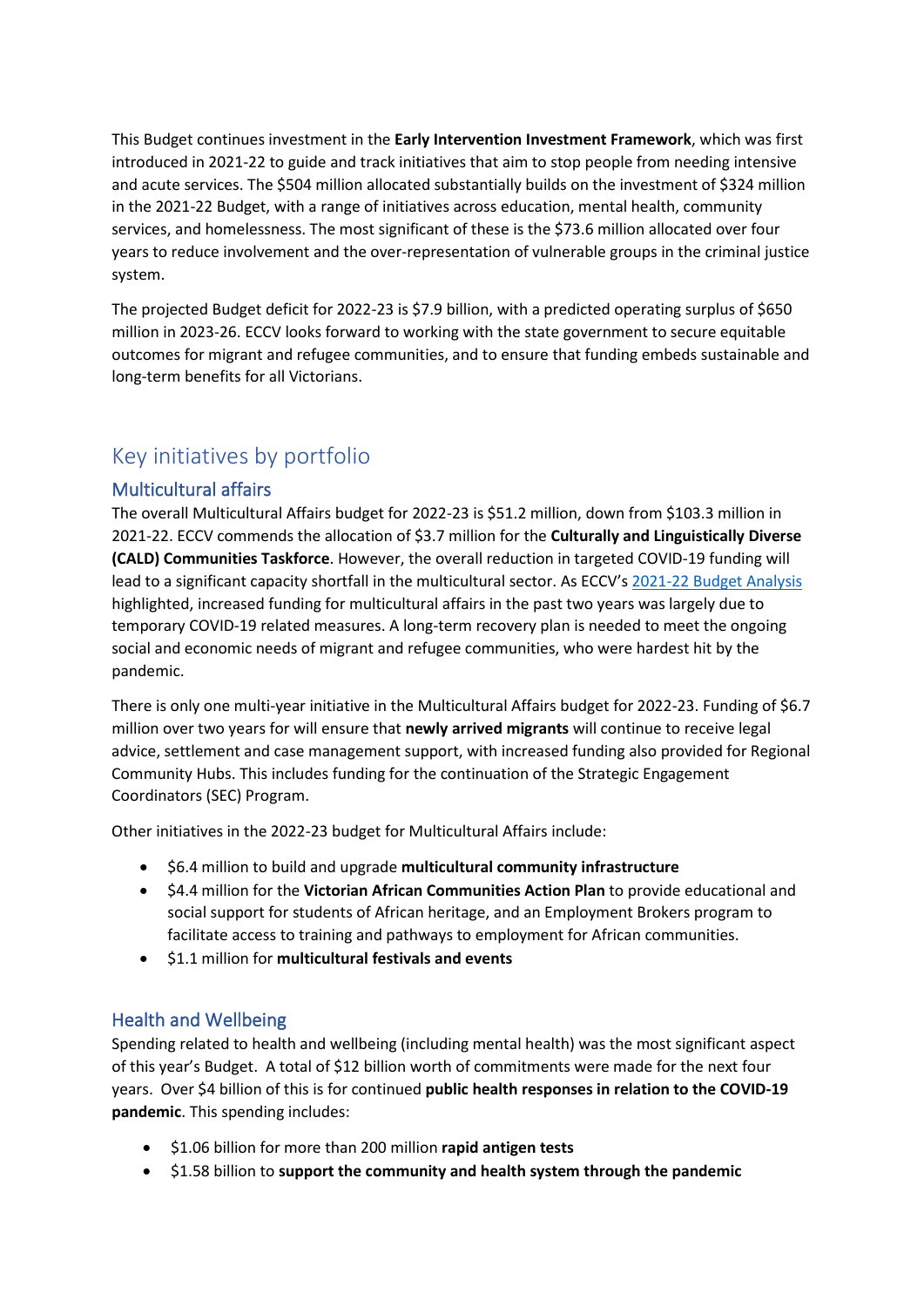- \$642 million for the **COVID-19 transitional operating model**, scaling down from a crisis response to a public health stewardship role
- \$257.9m for **COVID-19 immunisations**
- \$960m for the operation of quarantine sites through **Quarantine Victoria**

The Budget also includes \$1.35 billion over the next four years for catch-up on surgeries delayed by the pandemic through the **COVID catch-up plan**.

Other major areas of health spending include \$1.64 billion on **new hospitals and infrastructure**, an additional \$2.34 billion over four years for **service delivery in hospitals**, and \$300 million over four years for the **Regional Health Infrastructure Fund**. In acknowledgement of changes brought on by the pandemic in how many Victorians receive healthcare, \$698.1 million of funding over four years was announced to enable patients to continue to **receive healthcare in their own homes**, through home-based and virtual care models. The Budget also contained \$121.1 million in spending on **ambulances**, and \$333.5 million for 000 call workers through the **Emergency Services Telecommunications Authority**.

As part of the Budget's sweeping investment in healthcare, it is critical to ensure sufficient funding is allocated to culturally appropriate and sensitive services, consultations with CALD communities and increased access to language services.

Health spending specific to multicultural communities comprises \$3.7 million in 2022-23 for continuing COVID-19 support and recovery for multicultural communities, through the continuation of the **CALD Communities Taskforce**. This includes funding for extending the local partnerships model, providing place-based support for COVID-19 preparedness and response and social and economic recovery support for CALD communities. It also includes funding for translations and **delivery of audio-visual content for CALD communities**. This investment is in line with ECCV's recommendation in our pre-budget submission for "continued resourcing for multicultural and ethno-specific organisations to provide material and social support to communities", and our emphasis on the importance of effective translations.

A separate \$3.9 million for 2022-23 was announced from the Department of Premier and Cabinet for **COVID-19 communications**. ECCV emphasises that this should include support for tailored communications in community languages.

ECCV applauds the Government for including an investment of \$5.7 million in 2022-23 for **health services for people seeking asylum** in Victoria, covering primary health care, mental health support, case coordination, and assistance for basic needs, homelessness and utilities, and will also boost **refugee nurse and bicultural health worker capacity**.

ECCV also commends the \$13 million to be spent over two years for initiatives aimed at strengthening the health, wellbeing, social and economic outcomes of **LGBTIQ+ Victorians**, and implementation of the Government's first whole-of-government LGBTIQ+ Strategy. An intersectional approach is taken in the Strategy, and ECCV anticipates that the implementation of these initiatives will support LGBTIQ+ Victorians with overlapping experiences and identities, including people from migrant and refugee backgrounds.

As mentioned under "Gender Equality", \$19.4 million over two years has also been allocated to **12 women's health services** across the state.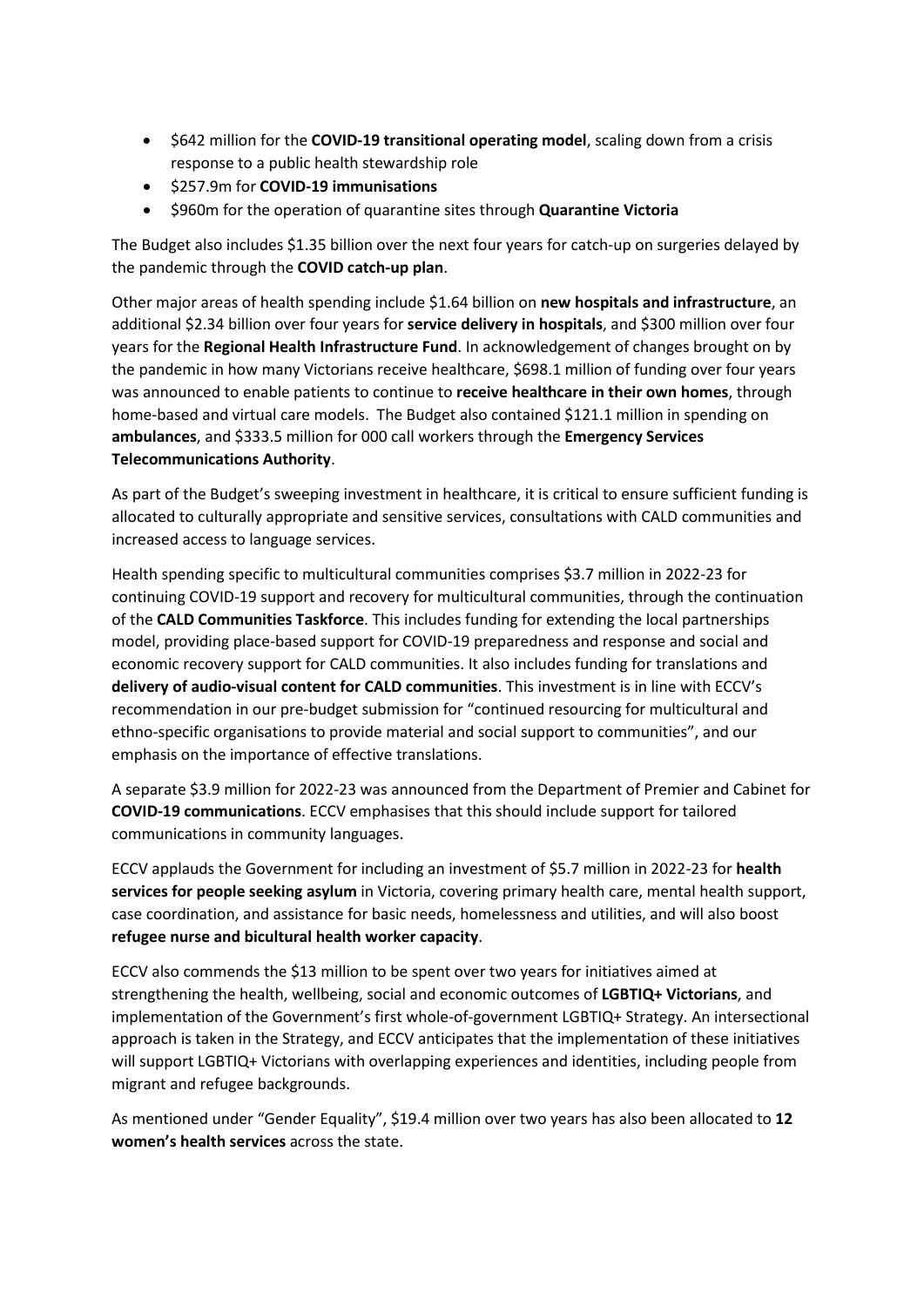## Mental health

This Budget builds upon the unprecedented \$3.8 billion investment made towards Victoria's mental health system in the 2021-22 Budget as part of the Government's implementation of the recommendation of the Mental Health Royal Commission. (Click here for a detailed analysis of this [investment.](https://eccv.org.au/analysis-of-the-victorian-state-budget-2021-22-mental-health/))

The 2022-23 Budget contains an **additional \$1.3 billion for the mental health system**. \$774 million of this will be spent over the next four years to improve mental health clinical care. This most significant component of this investment is \$363.7 million to strengthen the **workforce of the mental health sector**. The sector's capability in providing **safe and responsive care to culturally and linguistically diverse** and LGBTIQ+ Victorians will also be improved through supporting services to implement capacity uplift strategies. This spending is in line with ECCV's recommendation for funding for "a more accessible and culturally response mental health system for people from migrant and refugee backgrounds"

The Government's response to the recommendations of the Mental Health Royal Commission will be further advanced through an additional \$115.6 million over the next four years for **communitybased mental health services**, including:

- Includes funding for people with dual diagnosis mental health and substance addiction
- Extension of the TelePROMPT program, which connects paramedics to mental health clinicians during emergencies
- Group-based parenting sessions in regional areas
- A new statewide eating disorder strategy

ECCV hopes that a significant portion of this funding will be directed to community organisations working with multicultural communities to address the significant gaps in this area.

The Budget also Includes \$218.4m over four years for **82 new beds** in Victoria's mental health system. A further \$41.4m over four years was announced for **student mental health services in schools**, including the LOOKOUT program, Headspace initiative, and to continue to employ mental health practitioners in specialist secondary schools. \$36 million will be spent to create a mental health and alcohol and other drugs **residential rehabilitation facility in Mildura**.

A total of \$448.1 million over four years will be invested in mental health and clinical care assets, including \$195.8 million for **additional acute mental health beds in regional Victoria**. Finally, \$15 million in 2022-23 is to be provided for mental health community support services, including \$10 million in additional funding to the **Mental Health and Alcohol and Other Drugs Facilities Renewal Fund**, and \$5 million for the establishment of the **Victorian Collaborative Centre for Mental Health and Wellbeing**.

## Employment

The Victorian Government's long-term investments in employment were announced as part of its Jobs Plan in the 2020-21 Budget. The 2022-23 Budget contained only a handful of new announcements for spending on employment initiatives. The most significant new investment is \$212.8 million over the next two years for the continued pilot of the **Victorian Sick Pay Guarantee** (formerly the Secure Work Pilot). This initiative will provide casual and contract workers with access to sick or carers pay so that they can take time off work when if they are sick or need to care for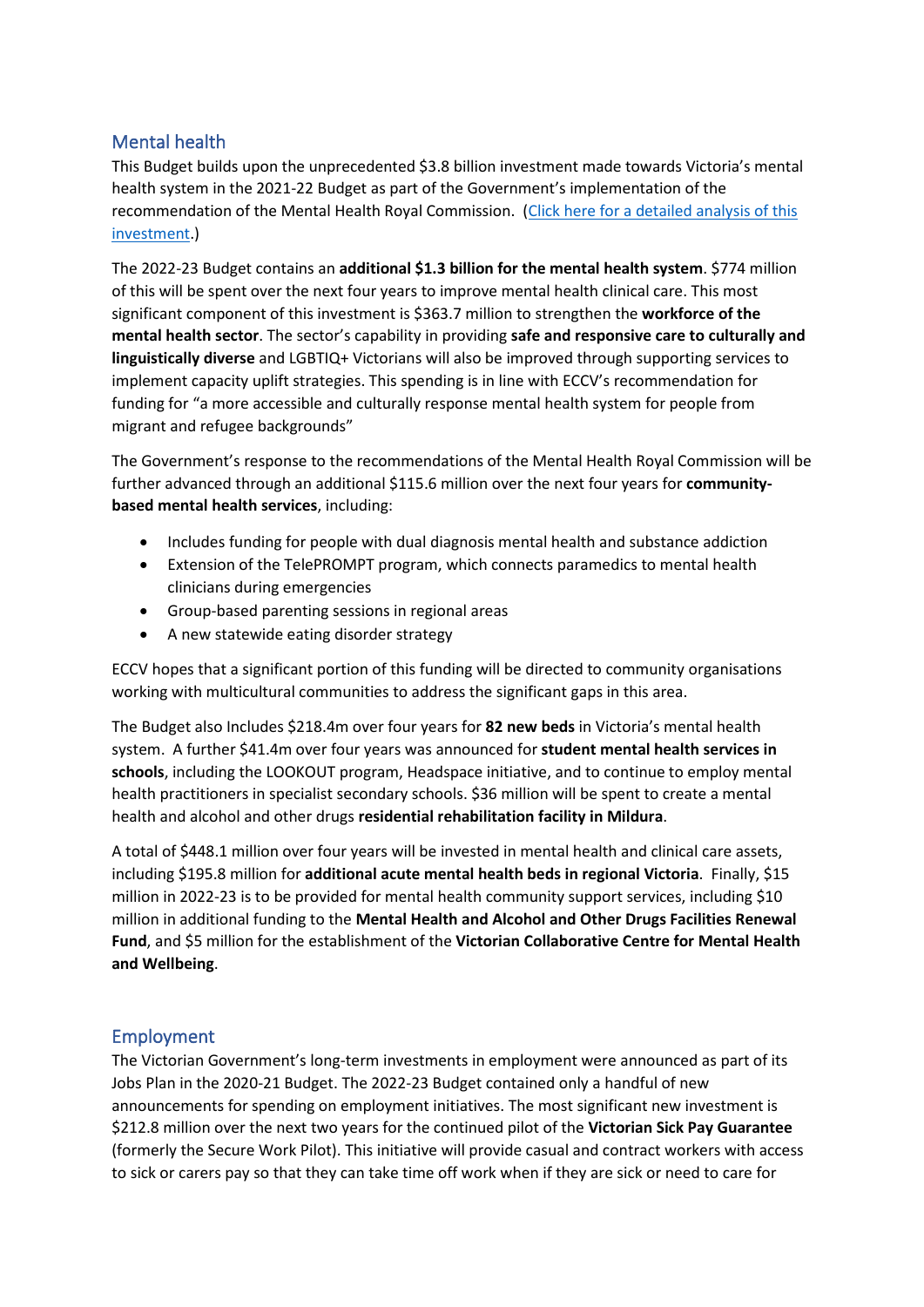loved ones. The Sick Pay Guarantee will be particularly beneficial to many Victorians from migrant and refugee backgrounds, who are more likely to be in casual or insecure work.

Many migrant and refugee business owners effected by the pandemic will also benefit from the \$31.5 million in 2022-23 in the Budget to **support small and medium-sized businesses** impacted by the Omicron variant of COVID-19 over the summer of 2021-22. A further \$29 million in 2022-23 is provided for the **Regional Jobs and Infrastructure Fund**, to support economic growth and development in rural and regional Victoria.

As mentioned under "Multicultural Affairs", Victorians from African backgrounds will continue to benefit from targeted employment and education initiatives with a further \$4.4 million announced for **the Victorian African Communities Action Plan**.

In order to encourage partnerships between employers and education providers to **address skills shortages in priority areas**, \$9.6 million will be invested over the next two years to fund collaborations between Government, industry, TAFEs and universities to pilot new training approaches, including short courses and work placements. ECCV encourages the Government to include multicultural community organisations in these collaborations, as recommend in our prebudget submission, to ensure that people from migrant and refugee backgrounds can acquire the skills they need to access sustainable employment opportunities in a changing labour market.

The \$7 million funding in 2022-23 for **community legal centres** (see "Justice and Community Safety") will enable them to continue their important work in employment law - particularly with regards to upholding the rights of migrant workers on temporary visas.

## Utilities and cost of living

ECCV welcomes the additional round of funding allocated to the **Power Saving Bonus**, totalling \$250 million in 2022-23. The one-off payments of \$250 are no longer means-tested and are now available to *any* Victorian household that uses the Victorian Energy Compare website to search for the cheapest electricity deal. \$9 million over two years will also maintain the Victorian Energy Compare website and fund the Energy Assistance Program to support consumers with navigating the energy market.

Other initiatives in 2022-23 include:

- \$1.2 million to support **gas reliability and affordability** while reducing carbon emissions through regulatory reform
- \$16.3 million over two years for a range of **food relief initiatives**, including Regional Food Hubs, the Food Relief Taskforce, and Sikh Volunteers Australia Incorporated.

It is important that these initiatives extend to all Victorians, including people on temporary visas and international students, who experience food and energy insecurity at higher rates than other groups.

## Justice and Community Safety

Several initiatives were made under the **Early Intervention Investment Framework,** the most significant component of which is \$73.6 million over four years to **reduce future justice demand and improve outcomes for groups that are over-represented in the justice system**. Other initiatives include: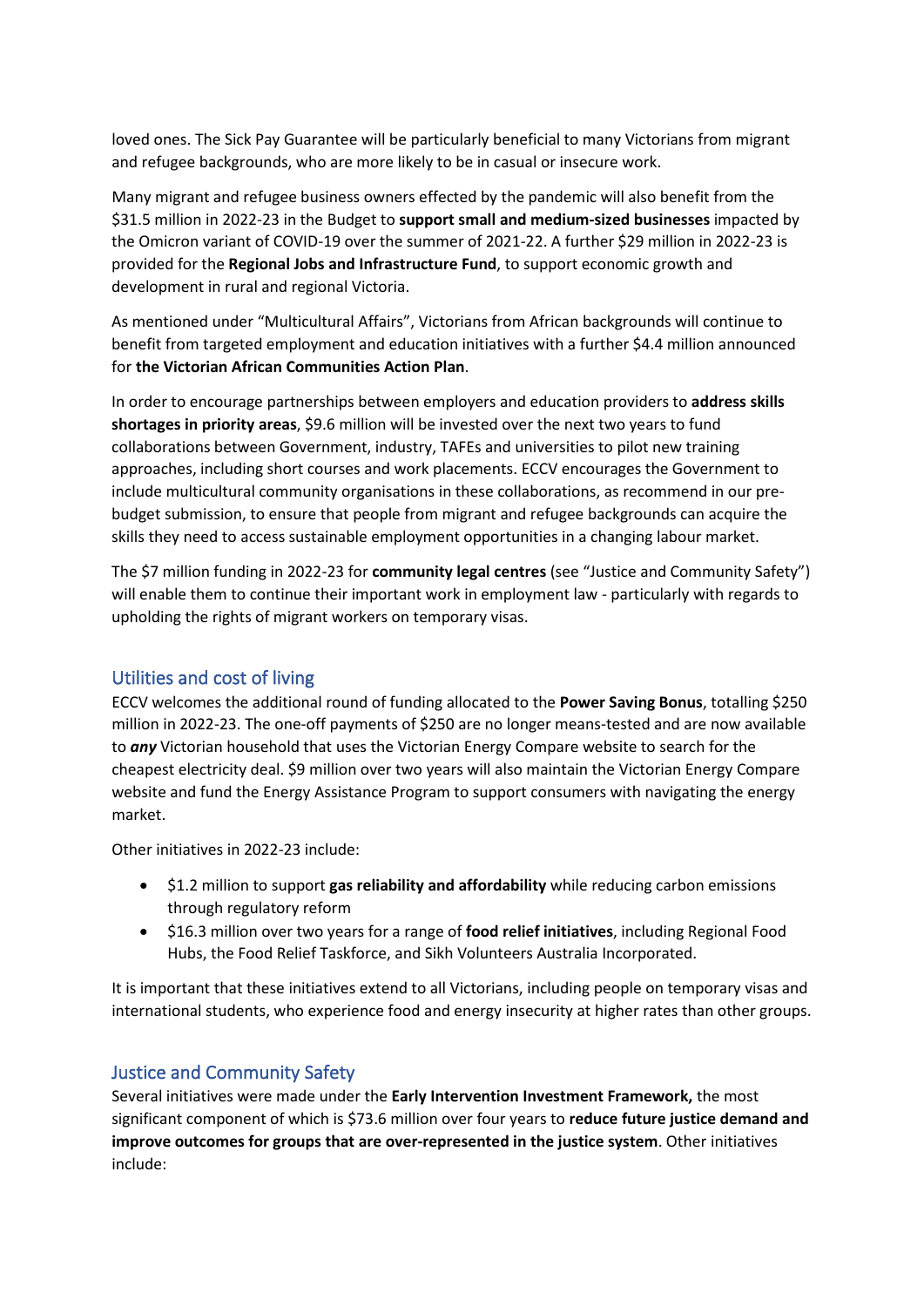- \$7 million to support **community legal centres**
- \$4.8 million over four years will invest in **early intervention to counter violent extremism**
- \$4.5 million to deliver programs that **engage young people in the community** and address key drivers of crime

Multi-year initiatives will help clear court backlogs caused in part by the pandemic and improve the capacity of courts to meet increased demand. These include:

- 11 million over two years to **increase court capacity** and improve the safety of family violence victims
- \$58.9 million over 4 years to provide **additional resources across the justice system** to meet increased demand and improve the operation of Victoria's court network.

These measures are significant as they address systemic access to justice issues for migrant and refugee communities, who face barriers related to limited English language proficiency, legal literacy, and affordability of legal advice and representation.

# **Disability**

\$15.1 million has been allocated over two years to support the implementation of the new **Victorian State Disability Plan**. Funding to the Office of Disability was halved (from \$15.4 to \$7.8), however the funding earmarked for the new plan will invest in the delivery of new and existing initiatives, including:

- \$1.8 million for the **Victorian Disability Advocacy Program**, which is consistent with past allocations for base annual funding. This is disappointing given the ongoing impacts of COVID-19. Migrants and refugees face additional difficulties with accessing disability advocacy services, and increased funding is required to address these issues.
- Funding for **Disability Liaison Officer** (DLO) roles, which were established in 2020 as part of the emergency COVID-19 response.
- **Public transport accessibility**: \$40.5 million over 3 years for trains, \$79.5 million over 4 years for buses, and \$7.2 million over 4 years for trams.

\$35.9 million over two years will **support people with disability who are not eligible for the National Disability Insurance Scheme** (NDIS), including support for non-permanent residents. \$13.1 million will be allocated to expand the **Office of the Public Advocate's** support for people with disability, including guardianship services and the Independent Third Person program, and youth justice specialist disability advisers. In total, \$135 million is allocated across education, justice and health to provide tailored support for people who are not eligible for the NDIS.

\$189.7 million is allocated to the **Home and Community Care Program for Younger People** (HACC-PYP), a substantial decrease from the \$202.2 million allocated in the 2021-22 budget. The Access and Support Program provides crucial support for people who are eligible for in-home care and is funded under both the Commonwealth Home Support Program (CHSP) and Victoria's HACC-PYP. With the CHSP set to transition to a single Support at Home Program in July 2023, the substantial decrease in funding to the HACC-PYP may risk placing smaller organisations at a funding shortfall.

# Older people

Significant initiatives were introduced and extended under the **Ageing Well in Victoria** measure. ECCV welcomes the \$3 million allocated to support social recovery for older Victorians and carers.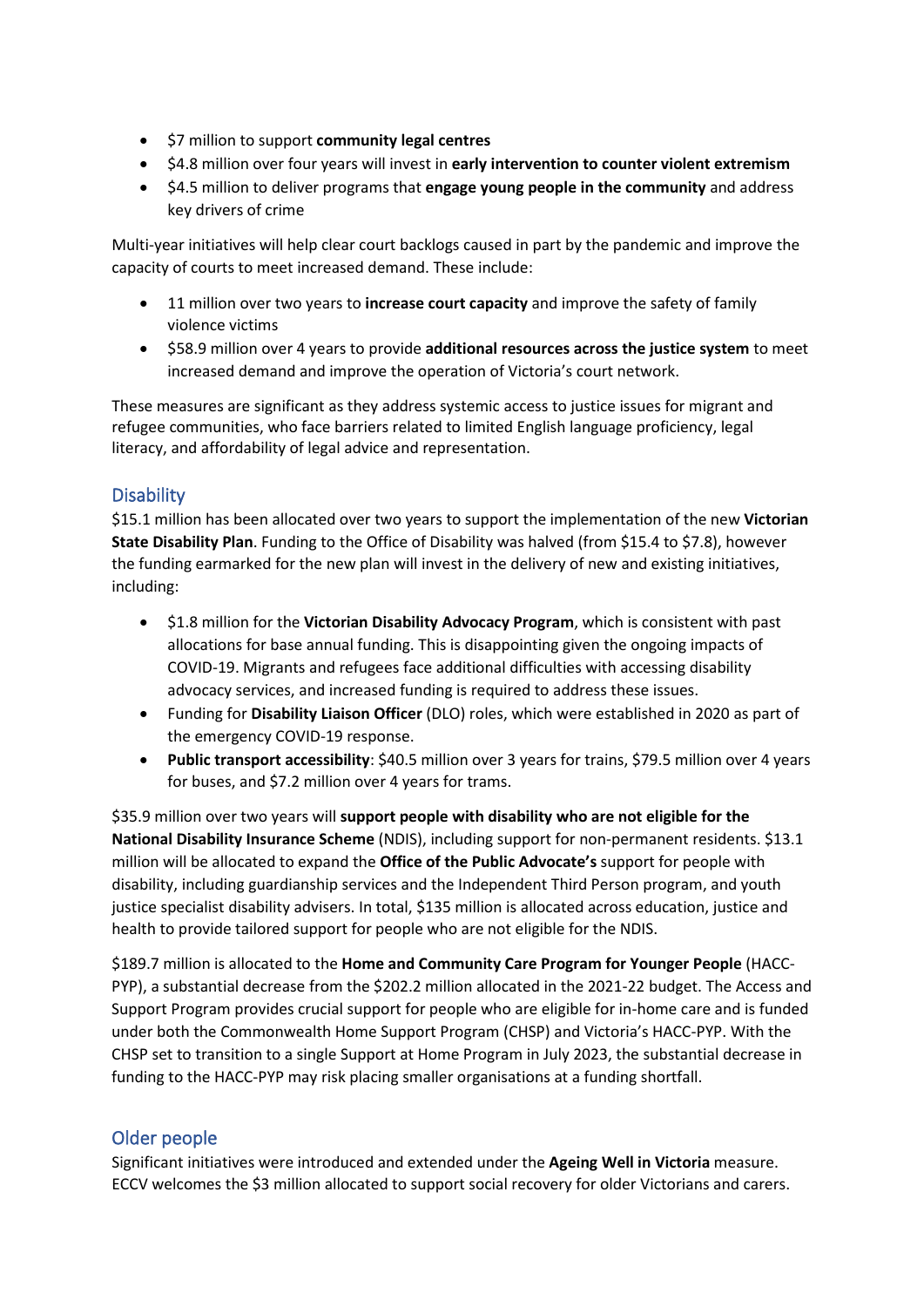This includes \$300,000 for the Commissioner for Senior Victorians to conduct a **review into digital connectedness**. ECCV has advocated for improved digital inclusion for older people and looks forward to engaging with the government to progress this review.<sup>[2](#page-6-0)</sup> The \$3 million allocated also covers continued funding for several important initiatives, including:

- \$400,000 for the **Victorian Seniors' Festival**, which includes online and radio entertainment
- \$2.3 million for the **Career Pathways into Employment for Unpaid Carers program**, which delivers tailored employment support for carers

**Elder abuse measures** in 2022-23 include:

- \$2.23 million to continue the Elder Abuse Prevention Networks and the Integrated Model of Care (IMOC) trial for responding to elder abuse
- \$600,000 to continue funding for elder abuse initiatives in bushfire-affected communities, including financial counselling services and other supports.

#### Gender equality

The Budget makes several commitments to promote gender equality. There is continued investment in the implementation of the *Gender Equality Act 2020*, with \$8.4 million over 3 years allocated to support reporting, and \$1.1 million to embed gender responsive budgeting through legislative reform.

Other initiatives include:

- \$19.4 million over 2 years allocated to 12 **women's health services** across Victoria
- \$1 million for a range of leadership programs, including a **Women of Colour Leadership Program**

#### Family and sexual violence

The Budget makes continued investment in family violence reforms. \$19 million over 3 years will invest in **Respect Victoria** to prevent family and gendered violence. \$19 million over three years will support crisis case management, specialised therapeutic interventions, financial aid for victims, a state-wide 24/7 crisis service, and **women on temporary visas**.

#### **Education**

The Budget contained few significant new announcements in the area of education and training. However significant funds continue to flow into the vocational education and training sector, particularly to TAFEs, from funding announced in the 2021-22 Budget. The most significant new funding in the 2022-23 Budget is \$83.2 million over four years for the governance of TAFE by the **Office of TAFE Coordination and Delivery**, which will lead strategic projects and enhance collaboration across the TAFE network.

<span id="page-6-0"></span><sup>&</sup>lt;sup>2</sup> See ECCV's Pre-Budget Submission 2022-23 and our Submission to the Parliamentary Inquiry into Support for Older Victorians from Refugee and Migrant Backgrounds.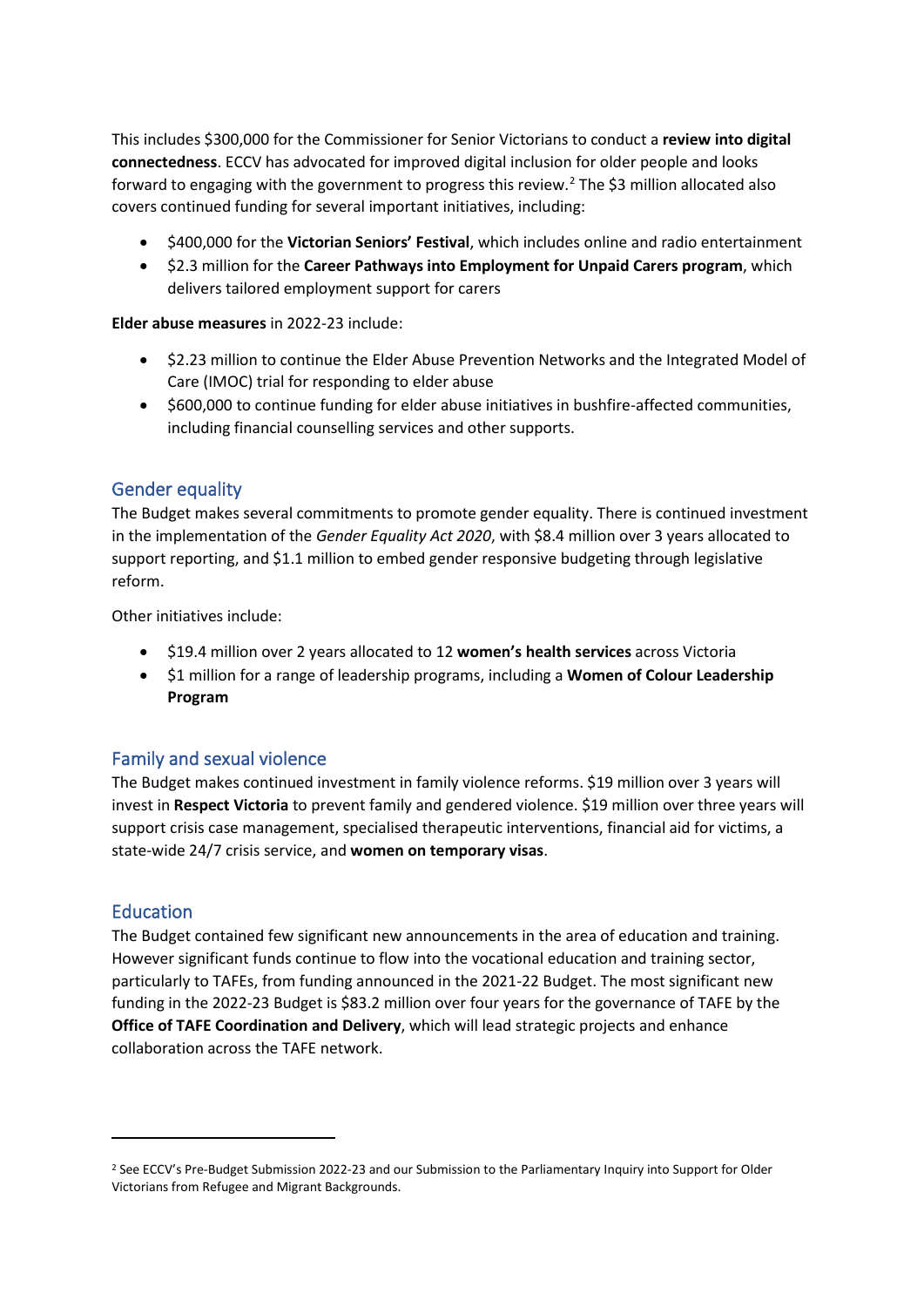\$30.7 million is to be provided in 2022-23 to continue the **Students with Disabilities Transport Program**, providing transport for eligible students with disabilities to attend their place of education.

Education funding for Victorians from migrant and refugee backgrounds is headlined by an additional \$23.5m over two years for **English as an Additional Language**. \$4 million will also be provided over three years to extend targeted outreach support for children and families from migrant and refugee backgrounds to **access and engage in kindergarten**, including in public housing communities. International students will benefit from funding of \$2 million over two years to provide access to public transport through the **International Student Travel Pass**.

#### Young People

The 2022-23 Budget contains funding for various initiatives to support the state's young people. \$36.9 million over 4 years in funding was announced for the **Enhanced Navigator Program**, providing outreach support to young people who are at risk of disengaging or are already disengaged from school. \$1.7 million in funding will be provided for the continuation of **Empower Youth** grants, providing early intervention case management to vulnerable young people

The Budget contains an investment of \$7 million over two years on a campaign to attract more people to **work in community services**, and for scholarships for underemployed cohorts to access training in community services.

As mentioned under "Justice and Community Safety", \$4.5 million has been allocated in 2022-23 to address key drivers of crime. A further \$30.3 million over four years will deliver education and additional supports to improve the educational outcomes of young people involved in, or at risk of involvement with, the youth justice system.

There were no funding announcements regarding the Government's forthcoming **Youth Strategy**, which was announced in 2020. ECCV recommended in its pre-budget submission that the Strategy includes funding for new youth work positions in areas with high concentrations of newly arrived young people. We will await with interest further announcements regarding the Strategy.

#### Emergency management

\$2.2 million over two years will facilitate **critical emergency management reforms**. This funding will support Emergency Management Victoria's strategic planning and capability to deliver on key reviews and inquiries, including the Royal Commission into National Natural Disaster Arrangements.

In 2021, ECCV lead the collaborative [Multicultural Emergency Management](https://eccv.org.au/eccv-leading-coordinated-regional-emergency-management-response/) project to ensure that emergency responses in regional areas effectively engage with local migrant and refugee communities. It is essential that the reform process embeds the multicultural sector and local partnerships in capability-building measures, which have been successful in strengthening emergency preparedness and resilience in regional multicultural communities.

#### Housing and Homelessness

The Budget contained \$51.3 million over three years for reforms to the **homelessness service system**. This includes funding for: